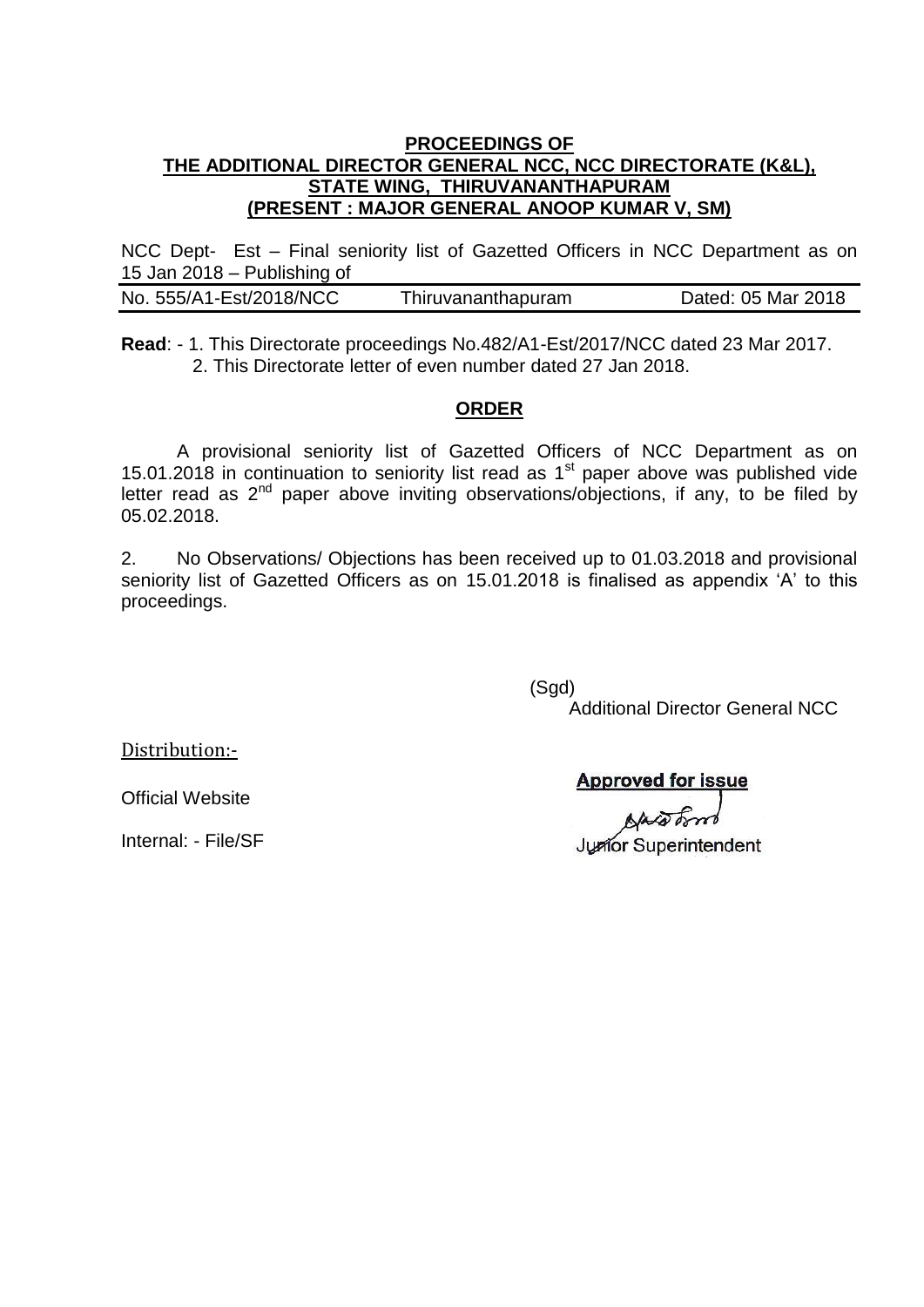Appendix "A" to Proceedings No 555/A1 Est/2018/NCC dated 05 Mar 2018

# **FINAL SENIORITY LIST OF GAZETTED OFFICERS OF NCC DEPARTMENT AS ON 15 JAN 2018**

## **PUBLICITY-CUM-LIAISON OFFICER**

| SI<br><b>No</b> | Name          | Educational<br>qualification | Departmental<br>qualification | Date of<br><b>Birth</b> | Date of<br>Joining | Date of<br>Present<br>Appt     | Date of<br>regular Appt<br>in present | Present<br>Unit | <b>Remarks</b> |
|-----------------|---------------|------------------------------|-------------------------------|-------------------------|--------------------|--------------------------------|---------------------------------------|-----------------|----------------|
|                 |               |                              |                               |                         |                    |                                | post                                  |                 |                |
| 0 <sub>1</sub>  | Sri K Manilal | MA                           | MOP, AT (L&H)                 |                         |                    | 20.04.65   07.07.93   11.10.11 | 11.10.11                              | <b>NCC Dte</b>  |                |

### **ADMINISTRATIVE ASSISTANT**

| SI<br><b>No</b> | Name         | Educational<br>qualification | Departmental<br>qualification | Date of<br><b>Birth</b> | Date of<br>Joining             | Date of<br>Present<br>Appt | Date of<br>regular Appt<br>in present<br>post | Present<br>Unit | Remarks |
|-----------------|--------------|------------------------------|-------------------------------|-------------------------|--------------------------------|----------------------------|-----------------------------------------------|-----------------|---------|
| 01              | Smt SJ Shani | <b>MSc</b>                   | MOP, AT (L&H)                 |                         | 29.05.66   02.05.97   31.10.11 |                            | 31.10.11                                      | <b>NCC Dte</b>  |         |

## **ACCOUNTS OFFICER**

| SI        | Name          | Educational   | Departmental  | Date of      | Date of   | Date of  | Date of      | Present | Remarks |
|-----------|---------------|---------------|---------------|--------------|-----------|----------|--------------|---------|---------|
| <b>No</b> |               | qualification | qualification | <b>Birth</b> | Joining   | Present  | regular Appt | Jnit    |         |
|           |               |               |               |              |           | Appt     | in present   |         |         |
|           |               |               |               |              |           |          | post         |         |         |
| 01        | Sri.S Ashokan | SSLC, ITI     | MOP, AT (L&H) | 23.05.63     | 126.06.95 | 18.11.15 | 18.11.15     | NCC Dte |         |

contd...2/-